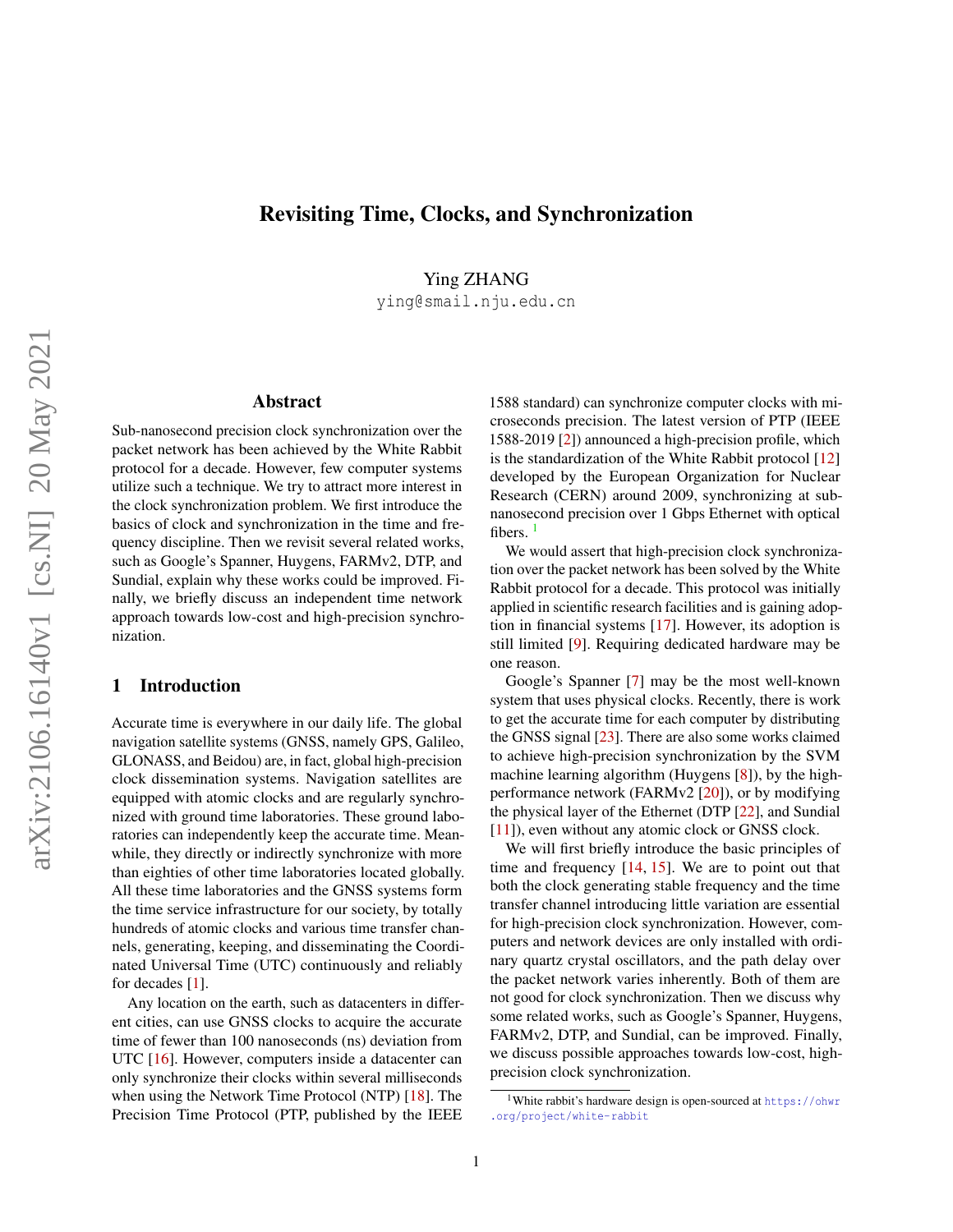# 2 Time

Time is a concept about the ordering of events. In physics, time is a continuous variable to describe motion. However, the measured time is always discrete. The instrument we measuring time is the clock, mainly composed of an oscillator and a counter.

In his 1978 seminal article [\[10\]](#page-5-13), Lamport proposed the logical time to order events in a distributed system, where clocks cannot be precisely synchronized.

The "Anomalous Behavior" section of Lamport's article discussed the limitation of logical time: it may order events opposite to physical time. Lamport pointed out an essential property of physical time:

*"One of the mysteries of the universe is that it is possible to construct a system of physical clocks which, running quite independently of one another, will satisfy the Strong Clock Condition. We can therefore use physical clocks to eliminate anomalous behavior."*

Interestingly, half of the references (two out of four) of Lamport's article are about the relativity theory. The relativity theory changes our intuitive concept of absolute time, but it does not deny accurate time. The relativity theory prevents different reference frames from agreeing on "simultaneity," but it does not reverse the causal order. The time in different reference frames can be transformed to the observer's reference frame by the Lorentz transformation or the more sophisticated general relativity transformation.

# 3 Clock

It is mentioned above that a clock is composed of an oscillator and a counter. The oscillator is a frequency source that generating a periodic pulse signal. Stability is the essential characteristic of the oscillator. Atomic clocks employ cesium, hydrogen, or rubidium atoms as their oscillators, reaching the stability of  $10^{-11} - 10^{-13}$  [\[14\]](#page-5-11). The atomic clock is formally called "frequency standard," emphasizing the high-stable frequency signal as its primary output. The counter is relatively simple. However, it takes effort to transfer and align the counters within clocks. Although a atomic clock is sophisticated, it is simple to disseminate its high-stable frequency signal by a phase-locked loop (PLL) circuit. [2](#page-1-0)

Computers use an integer as a timestamp to denote time. As shown in figure 1, a timestamp is captured at the rising edge of a pulse. The granularity of a timestamp is the period of the frequency signal. The fraction part



Figure 1: Timestamp and Phase Difference.

of one period (phase difference) cannot be calculated by timestamps.

The output of atomic clocks and GNSS clocks has three parts: (i) a 10 MHz frequency signal; (ii) a time signal; and (iii) a time code signal. The rationale is that different type of signal carries a different characteristic of a clock.

The 10 MHz frequency signal is, in fact, generated by an oven-controlled crystal oscillator (OCXO), which is disciplined to the atoms' or GNSS signal's frequency by a phase-locked loop with frequency multiplication. The frequency signal keeps the high-stability of clocks.

Dividing the 10 MHz frequency signal by  $10<sup>7</sup>$  times, we get a 1 Hz signal, which pulses once per second. A time signal, or one pulse per second (PPS) signal, is the 1 Hz signal with each pulse's rising edge accurately aligned to the beginning of UTC second. The PPS signal represents the traceability accuracy to UTC. Whenever a PPS signal is transferred to a downstream clock, the path delay must be compensated.

We need the time code signal to label each pulse of the PPS signal. The time code signal can be transmitted over a packet network, as there is almost an entire second duration to accomplish the transmission.

It seems the one-second granularity of the PPS signal is too coarse. In fact, the time interval between a PPS signal and UTC is essential to the time signal, which is measured by a time interval counter (TIC), and usually has picoseconds resolution.<sup>[3](#page-1-1)</sup>

Clocks inside computers and network devices are driven by quartz crystal oscillators(XO for short). This class of XOs costs less than one dollar for each. They are not manufactured and calibrated for timekeeping and are not tunable. Usually, the actual output frequency of these XOs deviates from the nominal value in dozens of parts per million (ppm)<sup>[4](#page-1-2)</sup>, and they have no tuning port. Freerunning XOs drift in the long-term due to environment temperature change, aging, and other factors. However, the short-term (in 1 second) stability of XOs is quite good. When disciplined by a more stable clock using PLL, one XO can generate frequency almost as stable as the up-

<span id="page-1-0"></span><sup>&</sup>lt;sup>2</sup>A PLL is a feedback circuit that locks a tunable oscillator to the input frequency. The PLL can amplify, clean, multiply, and dived the input frequency signal. [https://en.wikipedia.org/wiki/Phase](https://en.wikipedia.org/wiki/Phase-locked_loop)[locked\\_loop](https://en.wikipedia.org/wiki/Phase-locked_loop)

<span id="page-1-1"></span><sup>&</sup>lt;sup>3</sup>The time-to-digital converter (TDC) is the core part of a TIC. [http](https://en.wikipedia.org/wiki/Time-to-digital_converter) [s://en.wikipedia.org/wiki/Time-to-digital\\_converter](https://en.wikipedia.org/wiki/Time-to-digital_converter).

<span id="page-1-2"></span><sup>4</sup>That is, dozens of microseconds drift in one second.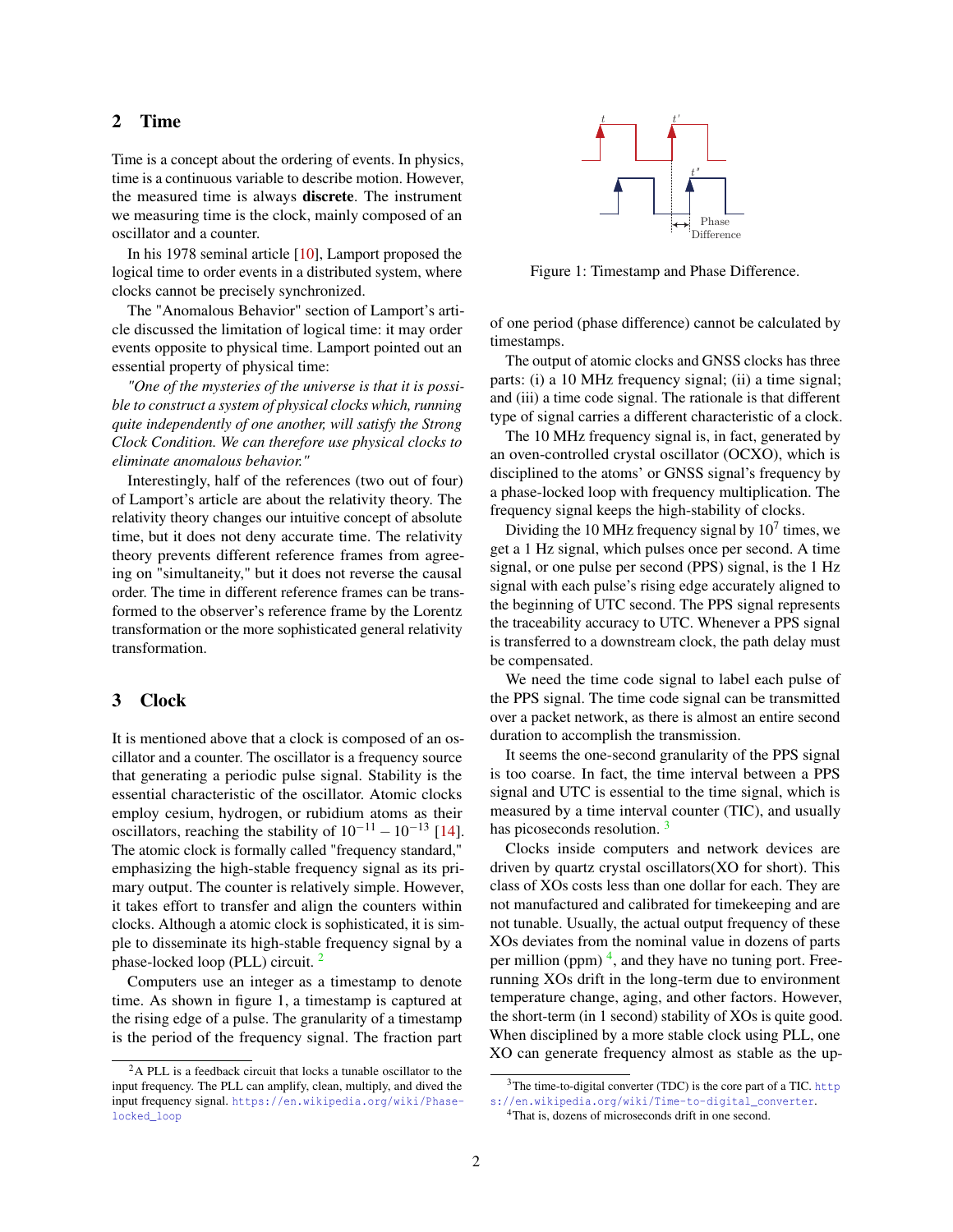stream clock.

The GNSS clock is a special kind of clock. In normal operation, a GNSS clock employs the GNSS signal to discipline its internal oscillator, making the clock almost as stable as the GNSS system clocks in the long-term. The short-term stability of a GNSS clock is much determined by the quality of its internal oscillator. A stable oscillator can filter out most GNSS signal noises. More importantly, when the GNSS signal is blocked or spoofed,  $5$  the internal oscillator is used to holdover. Therefore, a high-end GNSS clock usually equips a rubidium atomic clock as its internal oscillator [\[4,](#page-4-2) [13\]](#page-5-14).

# 4 Synchronization

Synchronization (also called time transfer) determines the accuracy of a clock. That is, how far the clock could deviate from UTC. To synchronize clocks, we must compensate for path delay. The key is not the absolute length of the delay but its variation.

Assuming we synchronize an atomic clock by the NTP protocol with a precision of one millisecond. It would exceed the variation of free-running in three years of the atomic clock. [6](#page-2-1)

We have one-way and two-way time transfer (synchronization) methods in principle [\[15\]](#page-5-12).

#### 4.1 One-way Time Transfer

The one-way time transfer method is mainly GNSS-based, which is ideal in many aspects. It is a broadcast manner. The receivers calculate the path delay on their own, not need to interact with satellites. The receivers' amount is unlimited. Moreover, the synchronization precision is within 100 ns and can be improved with advanced receivers.

The receiver can get the satellite *i*'s position  $(x_i, y_i, z_i)$ , as well as the sending time *t<sup>i</sup>* from its signal. The receiver measures the signal transmitting delay  $\tau_i$  using its internal clock, which has an offset  $\Delta$  to the GNSS time. Let  $(x, y, z)$ be the receiver's position, we get

$$
(\tau_i - \Delta) \cdot c = \sqrt{(x_i - x)^2 + (y_i - y)^2 + (z_i - z)^2}
$$
 (1)

where *c* is the light speed in the air. The value of  $(x, y, z)$ and  $\Delta$  are unknown, which could be solved by four equations like this, receiving signals from four satellites. Then we can adjust the receiver's clock by ∆.

Please note the GNSS antenna is connected to the receiver through a cable. The signal speed in a cable is slower than in the air. Moreover, the signal does not travel along the cable in a straight line; we cannot calculate this part of the distance by the right-side formula in equation (1). Thus, the cable's length from the antenna to the receiver must be measured and taken into account.

#### 4.2 Two-way Time Transfer



Figure 2: Variants of the Two-way Time Transfer Method.

The two-way time transfer method transmits the time signal between two clocks bidirectionally. This method assumes that the path is symmetric. That is, the forward path delay is equal to the backward path delay. This is the method used in NTP, PTP, and the two-way satellite time transfer (TWSTT) method synchronizing time laboratories. [7](#page-2-2)

Figure 2 shows three variants of the two-way time transfer method. The left part in figure 2 is used by NTP and PTP. There is a request and a response, involving four timestamps. The timestamps  $t_{B,1}$  and  $t_{B,4}$  are recorded by clock B, and the timestamps  $t_{A,2}$  and  $t_{A,3}$  are recorded by clock A. Let  $\delta = t_B - t_A$  be the offset between clock A and B, and *d* be the forward and backward path delay between A and B. We have  $t_{A,2} = t_{B,1} + d - \delta$  and  $t_{B,4} = t_{A,3} + d + \delta$ . Then we get

and

$$
\delta = [(t_{B,4} - t_{A,3}) + (t_{B,1} - t_{A,2})]/2.
$$

 $d = \frac{(t_{B4} - t_{B1}) - (t_{A3} - t_{A2})}{2}$ 

The variant in the middle of figure 2 is the TWSTT method. Both clock A and B start to send a time signal to each other on the same time  $t_{A,0}$  and  $t_{B,0}$  according to their own clock (note that  $t_{B,0} = t_{A,0}$ ), then measure the time intervals  $\tau_A$  and  $\tau_B$  on receiving signals by a time interval counter (also note that  $t_{B,0} + \tau_B = t_{A,0} + d + \delta$ , and  $t_{A,0} + \tau_A = t_{B,0} + d - \delta$ , exchange the measured intervals over a packet network, finally calculate

$$
d = (\tau_B + \tau_A)/2
$$
, and  $\delta = (\tau_B - \tau_A)/2$ .

<span id="page-2-0"></span><sup>5</sup>The antenna's position of a GNSS clock is fixed, so it is easy to detect signal blocking or spoofing by monitoring the calculated position. <sup>6</sup>Suppose the stability of the atomic clock is  $10^{-11}$  [\[14\]](#page-5-11), then we get

<span id="page-2-1"></span> $10^{-3}/(10^{-11} \times 60 \times 60 \times 24 \times 365) = 3.17$  years.

<span id="page-2-2"></span><sup>7</sup>The TWSTT method uses a geostationary satellite, not a GNSS satellite. In a short distance, a bidirectional optical fiber can be used instead of the satellite channel.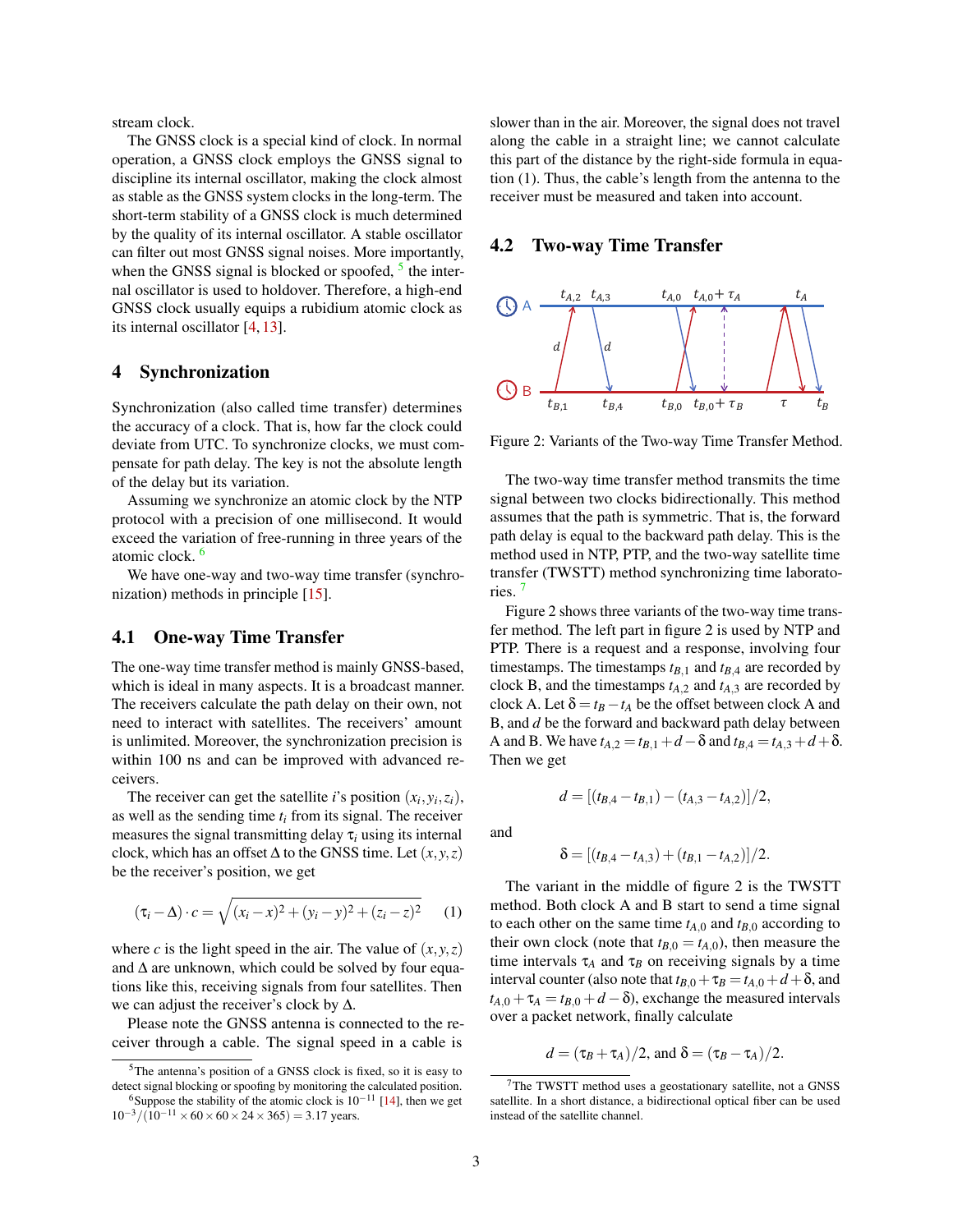The last variant is the round-trip (also called loop-back) method. The time signal sent by clock B is reflected instantly by clock A, the total interval  $\tau$  is measured, and the path delay is

$$
d=\tau/2.
$$

Whenever clock A sends a timestamp *t<sup>A</sup>* to clock B, the latter records its timestamp *t<sup>B</sup>* on receiving, and calculates the clock offset

$$
\delta = t_B - t_A - d.
$$

#### 4.3 The White Rabbit Protocol

The White Rabbit protocol [\[2,](#page-4-1) [12\]](#page-5-2) is an integration of PTPv2 (IEEE 1588-2008), Synchronous Ethernet  $(SyncE)$ ,  $\frac{8}{3}$  $\frac{8}{3}$  $\frac{8}{3}$  time interval measurement, and Pre-calibration.

- PTPv2 requires switches to act as boundary clocks (BC) or transparent clocks (TC). A BC synchronizes its internal clock to the upstream clock, while a TC corrects timestamp packets with the internal queuing delay. PTPv2 records timestamps by hardware.
- SyncE synchronizes the quartz crystal oscillators' frequency (syntonization) inside network devices, making it possible to discipline these oscillators by an external high-stable clock.
- Time interval measurement completes the fraction part (the phase difference in figure 1) of the timestamp. The carrier frequency signal is looped back to the sender through a single strand of optical fiber.<sup>[9](#page-3-1)</sup> The phase difference between the forward and backward carrier frequencies is measured at the sender.
- Pre-calibration. The White Rabbit protocol uses light signals of different wavelengths for different directions through a single strand of optical fiber. The dispersion of light makes the forward and backward path through the same fiber asymmetric. Thus a calibration is needed to correct the asymmetry. After all, we cannot tell whether things work well without calibration.

The White Rabbit protocol works mostly at the physical layer, making it as deterministic as possible.

# 5 Revisiting Related Works

Google's Spanner [\[7\]](#page-5-5). Someone would consider Google's Spanner to be the state of the art for clock synchronization at then  $[21]$ . In fact, the PTPv2 protocol was

published in 2008, achieved microseconds synchronization precision. The White Rabbit project was launched in 2009 and has been applied at CERN since around 2011, achieved sub-nanosecond precision. However, both PTP and White Rabbit were not discussed in the Spanner article.

- Spanner uses both GPS clocks and atomic clocks. It is mentioned that the cost of an atomic clock is of the same order as a GPS clock. This is because the highend GPS clock equipped an atomic clock (usually a rubidium clock) internally for holdover, which is the most expensive part. A standalone atomic clock is not enough. It needs to synchronize with the outside world regularly. However, the most convenient solution is the GNSS signal; alternative ones would be the TWSTT or optical fiber-based method as time laboratories do. It is rare to synchronize an atomic clock by the NTP or a software-based protocol.
- A Spanner's time client polls from several time masters at different datacenters. Accessing time masters across datacenters contributes marginal to the reliability but significantly affects the precision when synchronizing over a long-distance network.
- It is unclear whether the error bound of synchronization ε has been measured with a reference clock, or it is just calculated by a software model. A model without physical verification is questionable.

Huygens [\[8\]](#page-5-7) claimed a software-based clock synchronization system with 100 nanoseconds precision.

• It is incorrect to interpret inequality (2) in the Huygens paper as the upper bound or lower bound of  $\Delta_B - \Delta_A$ . Denoted  $\Delta_B - \Delta_A = \delta$  for short. According to the Huygens paper, the clocks in server A and B can be modeled as  $C_A(t) = (1 + \alpha)t + a$ ,  $C_B(t) = (1+\beta)t + b$ , where *t* is the physical time,  $\alpha$ and β are the frequency bias of clock A and B, *a* and *b* are the time offset of clock A and B respectively. Let *d* be the path delay from server A to B, and *d'* the path delay from B to A.

The inequality (2) can be simplified to  $\delta - d' < \delta$  $δ + d$ . Eliminating δ, we get  $-d' < 0 < d$ , which is always held and has nothing to do with δ. Actually,  $\delta = \Delta_B - \Delta_A$  is approximately the offset between clock A and B. Nothing can bound the offset of two free-running clocks. The 'forbidden zone' in figure 4 in the Huygens paper comes from the fact that few packet probes can travel faster than the shortest path delay.

• Huygens corrects the clock frequencies' discrepancy in the short-term by the SVM algorithm and exploit-

<span id="page-3-1"></span><span id="page-3-0"></span><sup>8</sup>[https://en.wikipedia.org/wiki/Synchronous\\_Ethernet](https://en.wikipedia.org/wiki/Synchronous_Ethernet).

<sup>9</sup>Usually, the Ethernet uses a pair of fibers for one link, one strand for each direction. [https://en.wikipedia.org/wiki/Ethernet\\_p](https://en.wikipedia.org/wiki/Ethernet_physical_layer) [hysical\\_layer](https://en.wikipedia.org/wiki/Ethernet_physical_layer)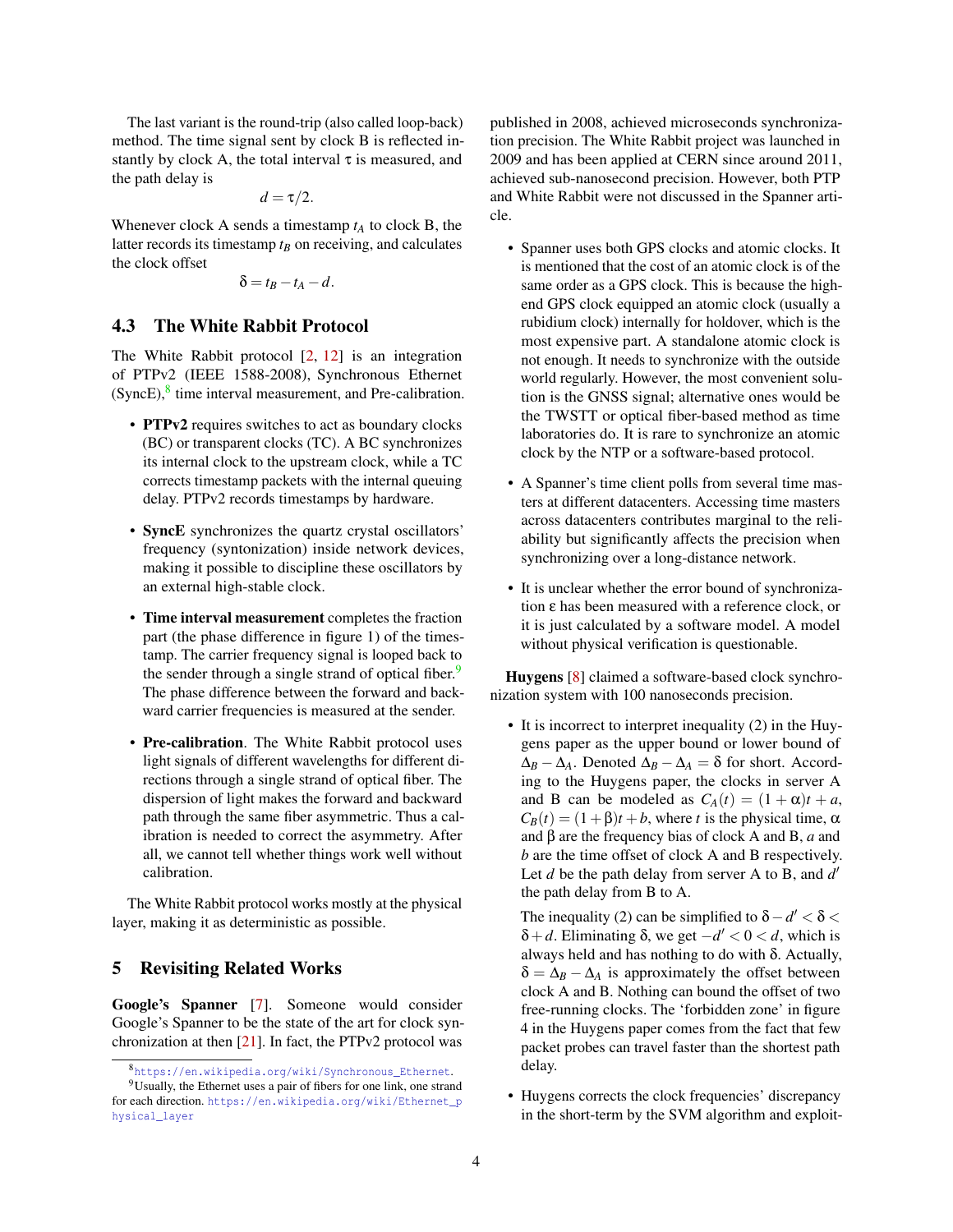ing a natural network effect. However, all the ordinary quartz crystal oscillators that driven computer clocks drift with temperature in the long-term. The drift cannot be limited unless these oscillators are synchronized with a more stable clock.

FARMv2 [\[20\]](#page-5-8) uses RDMA to exchange timestamps hundreds of thousand times per second, claiming it reached tens of microseconds synchronization precision without an atomic clock or a GNSS clock. It suffers the same long-term drift problem as Huygens.

DTP [\[22\]](#page-5-9) and Sundial [\[11\]](#page-5-10) modified the physical layer hardware to send timestamp packets more frequently than PTP. However, they cannot surpass PTP with SyncE enabled, which synchronizes the quartz crystal oscillators at the Ethernet carrier frequency, and can further disciplines them with a more stable clock.

There is work acquiring time by distributing the GNSS signal to each computer inside a datacenter [\[23\]](#page-5-6). As we discussed in section 4.1, the cable length must be considered. It is unclear whether they use cables of certain fixed length options or measure the cable length on the field. Anyway, we do not think this approach achieves better precision than the White Rabbit protocol.

# 6 Towards Low-cost High-precision Synchronization

The White Rabbit protocol can achieve sub-nanosecond clock synchronization even across hundreds of kilometers [\[6\]](#page-5-16). The problem is that it requires dedicated bidirectional optical fibers, which are not always available. Unless the time transfer techniques used by time laboratories, such as GNSS common view and satellite/optical fiber-based two-way time transfer [\[15\]](#page-5-12), are available, GNSS clocks are still the best way to inter-datacenter synchronization.

We are unsure whether the White Rabbit protocol would get more adoption since its standardization by IEEE 1588-2019. Indeed, it is expensive to update existing network devices to adopt the White Rabbit protocol. Besides, there is no 40 Gbps or faster Ethernet devices supporting the White Rabbit protocol yet.

Is it worth achieving sub-nanosecond precision? We cannot answer as there are few applications using physical clocks yet. The Time Appliances Project (TAP) [\[3\]](#page-4-3) proposed a Datacenter PTP Profile based on the IEEE 1588 standard recently, which is aimed at few microseconds level precision for 40 Gbps and faster Ethernet in modern datacenters.

It would be ideal if we could get high-precision synchronization at a low cost. A possible approach is deploying an independent time network [\[19\]](#page-5-17) with a simplified White Rabbit protocol. Recall that the White Rabbit protocol works mostly at the physical layer. Instead of calculated

by timestamps, the time interval can be measured more accurately by the time interval counter, triggered by the pulse's edge. We could reduce the cost by removing most of the packet network-related functions. Security and reliability are also improved, as a pure time network is almost administrating-free. Besides, independence allows the packet network and time network to evolve at their own pace.

Recently, the Sirius project [\[5\]](#page-4-4) proposed a passive optical network. Besides its advanced attributes of the packet network, Sirius provides deterministic paths, a natural fit for high-precision synchronization. Sirius has already employed precise synchronization to schedule packets and reduce the link receiver's data recovery time. We expect that Sirius would push both the packet and time network forward.

# 7 Conclusion

High-precision clock synchronization is technically achievable. We regard the cost to be an obstacle hindering the adoption. We first introduced the basics of clock and synchronization. We recommend readers to Lombardi's informative chapters [\[14,](#page-5-11) [15\]](#page-5-12). We revisited several related works, such as Google's Spanner, Huygens, FARMv2, DTP, and Sundial, discussed why they could be improved. We proposed an approach of deploying an independent time network.

This paper is only a vague start. We hope to attract more interest in the clock synchronization problem.

# References

- <span id="page-4-0"></span>[1] BIPM annual report on time activities (2019), 2019. [https://www.bipm.org/en/bipm/tai/annual](https://www.bipm.org/en/bipm/tai/annual-report.html)[report.html](https://www.bipm.org/en/bipm/tai/annual-report.html).
- <span id="page-4-1"></span>[2] IEEE standard for a precision clock synchronization protocol for networked measurement and control systems. *IEEE Std. 1588-2019*, pages 1–499, 2020.
- <span id="page-4-3"></span>[3] Time appliance project (TAP), Jul. 2020. [https:](https://www.opencompute.org/wiki/Time_Appliances_Project) [//www.opencompute.org/wiki/Time\\_Applian](https://www.opencompute.org/wiki/Time_Appliances_Project) [ces\\_Project](https://www.opencompute.org/wiki/Time_Appliances_Project).
- <span id="page-4-2"></span>[4] Time card, time appliance project (TAP), 2020. [ht](https://github.com/opencomputeproject/Time-Appliance-Project/tree/master/Time-Card) [tps://github.com/opencomputeproject/Time](https://github.com/opencomputeproject/Time-Appliance-Project/tree/master/Time-Card) [-Appliance-Project/tree/master/Time-Ca](https://github.com/opencomputeproject/Time-Appliance-Project/tree/master/Time-Card) [rd](https://github.com/opencomputeproject/Time-Appliance-Project/tree/master/Time-Card).
- <span id="page-4-4"></span>[5] Hitesh Ballani, Paolo Costa, Raphael Behrendt, Daniel Cletheroe, Istvan Haller, Krzysztof Jozwik, Fotini Karinou, Sophie Lange, Kai Shi, Benn Thomsen, and Hugh Williams. Sirius: A flat datacenter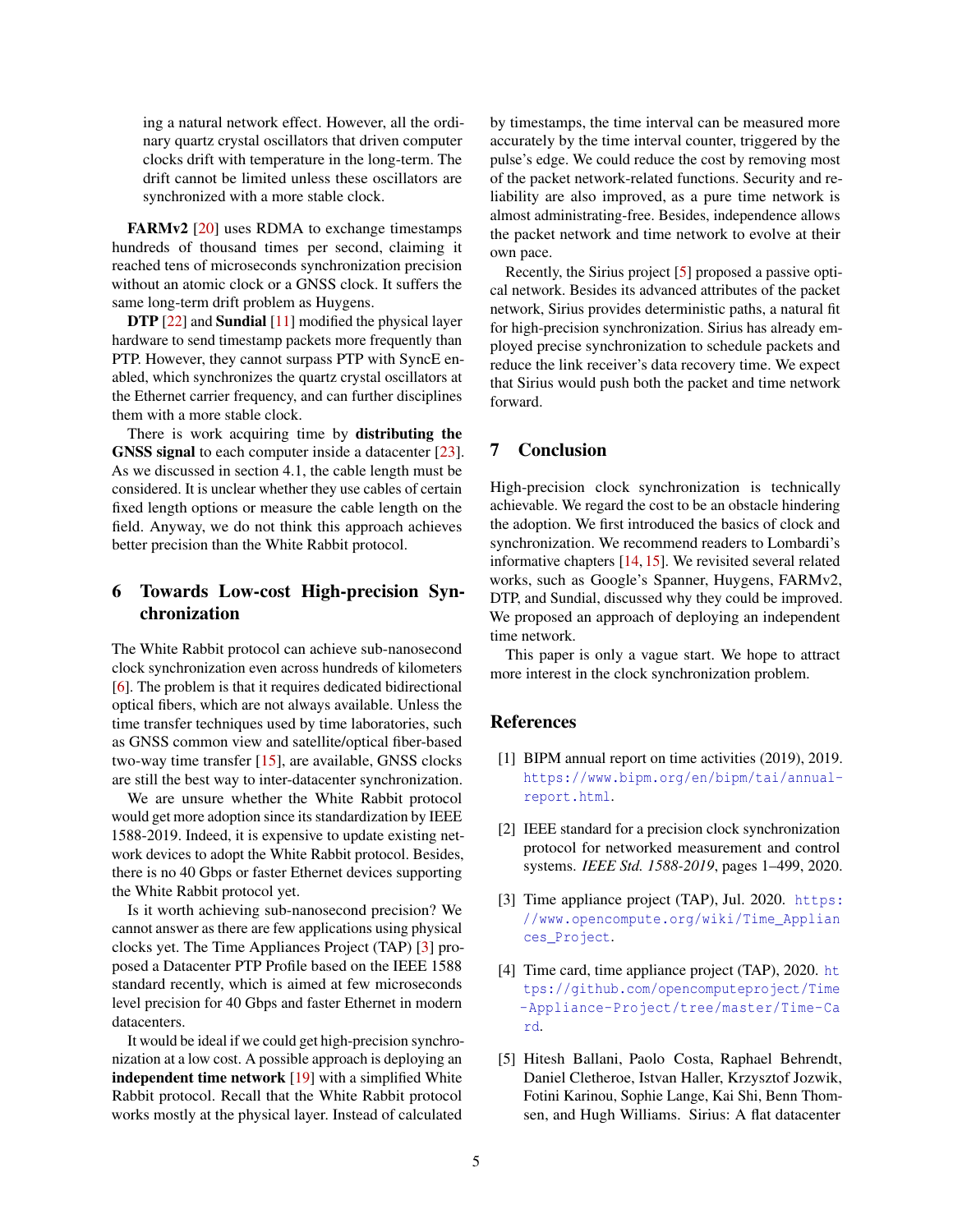network with nanosecond optical switching. In *Proceedings of the Annual Conference of the ACM Special Interest Group on Data Communication on the Applications, Technologies, Architectures, and Protocols for Computer Communication, SIGCOMM*, pages 782–797, 2020.

- <span id="page-5-16"></span>[6] I Wojbor Bogacki, Krzysztof Turza, Artur Binczewski, Eva Bookjans, Paul-Eric Pottie, Philip Tuckey, Davide Calonico, Cecilia Clivati, Filippo Levi, Przemyslaw Krehlik, et al. CLONETS–clock network services: Optical-fibre network for clock services in Europe: Recent progress. In *Joint Conference of the IEEE International Frequency Control Symposium and European Frequency and Time Forum, EFTF/IFC*, pages 1–4, 2019.
- <span id="page-5-5"></span>[7] James C. Corbett, Jeffrey Dean, Michael Epstein, Andrew Fikes, Christopher Frost, J. J. Furman, Sanjay Ghemawat, Andrey Gubarev, Christopher Heiser, Peter Hochschild, Wilson Hsieh, et al. Spanner: Google's globally distributed database. *ACM Transactions on Computer Systems*, 31(3):8:1–8:22, Aug. 2013.
- <span id="page-5-7"></span>[8] Yilong Geng, Shiyu Liu, Zi Yin, Ashish Naik, Balaji Prabhakar, Mendel Rosenblum, and Amin Vahdat. Exploiting a natural network effect for scalable, finegrained clock synchronization. In *15th USENIX Symposium on Networked Systems Design and Implementation, NSDI*, pages 81–94, 2018.
- <span id="page-5-4"></span>[9] Francisco Girela-López, Jose López-Jiménez, Miguel Jiménez-López, Rafael Rodríguez, Eduardo Ros, and Javier Díaz. IEEE 1588 high accuracy default profile: Applications and challenges. *IEEE Access*, 8:45211–45220, 2020.
- <span id="page-5-13"></span>[10] Leslie Lamport. Time, clocks, and the ordering of events in a distributed system. *Communications of the ACM*, 21(7):558–565, 1978.
- <span id="page-5-10"></span>[11] Yuliang Li, Gautam Kumar, Hema Hariharan, Hassan Wassel, Peter Hochschild, Dave Platt, Simon Sabato, Minlan Yu, Nandita Dukkipati, Prashant Chandra, and Amin Vahdat. Sundial: Fault-tolerant clock synchronization for datacenters. In *14th USENIX Symposium on Operating Systems Design and Implementation, OSDI*, pages 1171–1186, 2020.
- <span id="page-5-2"></span>[12] Maciej Lipiński, Tomasz Włostowski, Javier Serrano, and Pablo Alvarez. White rabbit: A PTP application for robust sub-nanosecond synchronization. In *IEEE International Symposium on Precision Clock Synchronization for Measurement, Control and Communication, ISPCS*, pages 25–30, 2011.
- <span id="page-5-14"></span>[13] Michael A. Lombardi. The use of GPS disciplined oscillators as primary frequency standards for calibration and metrology laboratories. *NCSLI Measure*, 3(3):56–65, Sept. 2008. [https://tf.nist.gov/](https://tf.nist.gov/general/pdf/2297.pdf) [general/pdf/2297.pdf](https://tf.nist.gov/general/pdf/2297.pdf).
- <span id="page-5-11"></span>[14] Michael A. Lombardi. *Frequency Measurement, in Measurement, Instrumentation, and Sensors Handbook*, chapter 42, pages 42:1–42:26. CRC Press, 2nd. edition, 2014. [https://tf.nist.gov/gene](https://tf.nist.gov/general/pdf/2496.pdf) [ral/pdf/2496.pdf](https://tf.nist.gov/general/pdf/2496.pdf).
- <span id="page-5-12"></span>[15] Michael A. Lombardi. *Time Measurement, in Measurement, Instrumentation, and Sensors Handbook*, chapter 41, pages 41:1–41:21. CRC Press, 2nd. edition, 2014. [https://tf.nist.gov/general/pd](https://tf.nist.gov/general/pdf/2488.pdf) [f/2488.pdf](https://tf.nist.gov/general/pdf/2488.pdf).
- <span id="page-5-0"></span>[16] Michael A. Lombardi. Evaluating the frequency and time uncertainty of GPS disciplined oscillators and clocks. *NCSLI Measure*, 11(3-4):30–44, Dec. 2016. [https://tf.nist.gov/general/pdf/2871.p](https://tf.nist.gov/general/pdf/2871.pdf) [df](https://tf.nist.gov/general/pdf/2871.pdf).
- <span id="page-5-3"></span>[17] Jose Lopez-Jimenez, Jose Luis Gutierrez-Rivas, Emilio Marin-Lopez, Manuel Rodriguez-Alvarez, and Javier Diaz. Time as a service based on white rabbit for finance applications. *IEEE Communications Magazine*, 58(4):60–66, 2020.
- <span id="page-5-1"></span>[18] David L. Mills. *Computer Network Time Synchronization: the Network Time Protocol on Earth and in Space*. CRC press, 2nd. edition, 2011.
- <span id="page-5-17"></span>[19] George V. Neville-Neil. Time is an illusion, lunchtime doubly so. *Communications of the ACM*, 59(1):50–55, 2015.
- <span id="page-5-8"></span>[20] Alex Shamis, Matthew Renzelmann, Stanko Novakovic, Georgios Chatzopoulos, Aleksandar Dragojević, Dushyanth Narayanan, and Miguel Castro. Fast general distributed transactions with opacity. In *Proceedings of the 2019 International Conference on Management of Data, SIGMOD*, pages 433–448, 2019.
- <span id="page-5-15"></span>[21] Justin Sheehy. There is no now. *Communications of the ACM*, 58(5):36–41, 2015.
- <span id="page-5-9"></span>[22] Vishal Shrivastav, Ki-Suh Lee, Han Wang, and Hakim Weatherspoon. Globally synchronized time via datacenter networks. *IEEE/ACM Transactions on Networking*, 27(4):1401–1416, 2019.
- <span id="page-5-6"></span>[23] Son VoBa, Charles L. Ulland, Michael A. Lombardi, and Arno Lentfer. Rethinking timekeeping for modern IT solutions. In *Proceedings of the 50th Annual*